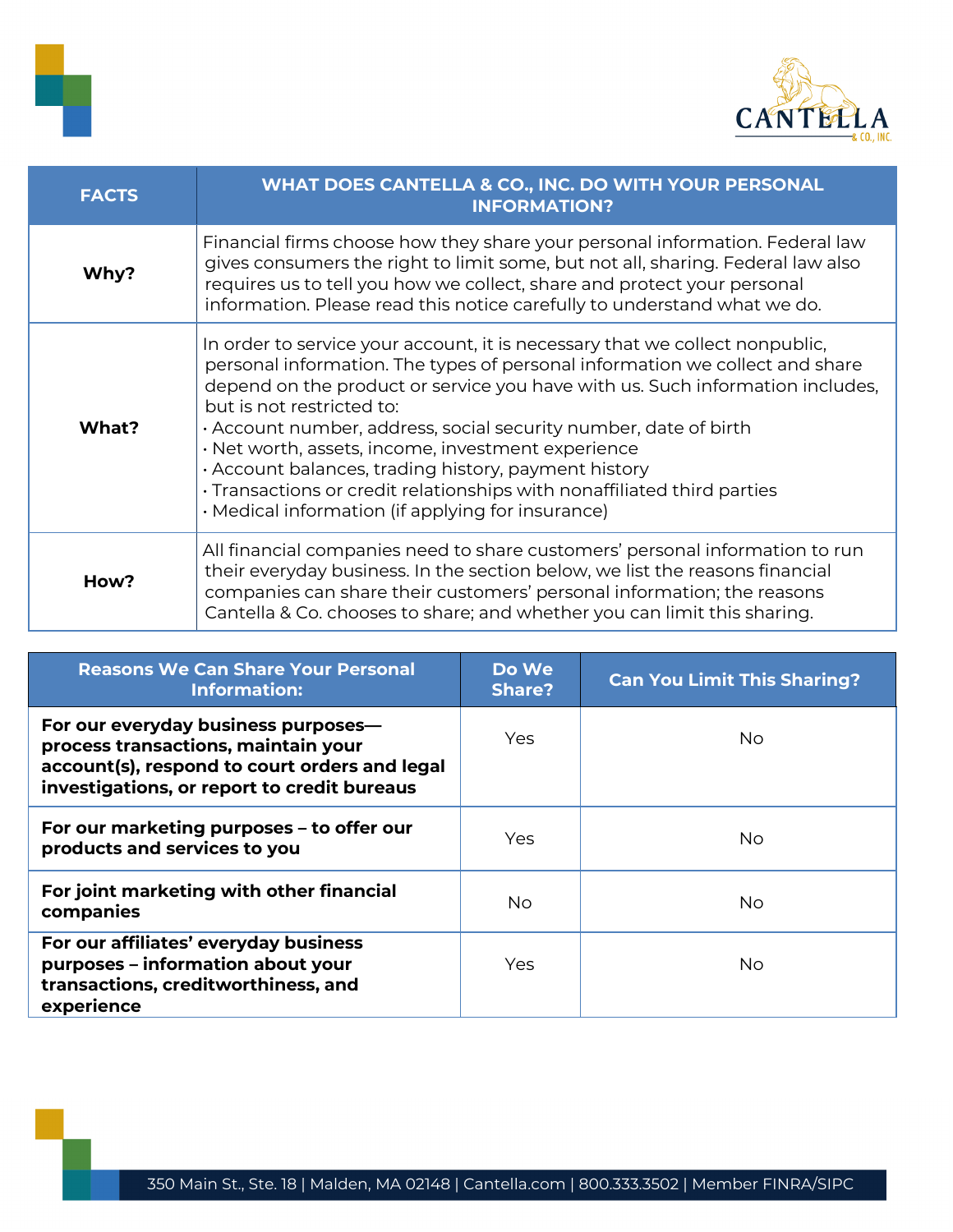



| <b>Reasons We Can Share Your Personal</b><br><b>Information:</b>                                                                                                                                                                                                                                                                                                                                                                                                                                                                                                                                                                                                                                                                                                                                                                                                                                                          | Do We<br><b>Share?</b> | <b>Can You Limit This Sharing?</b> |
|---------------------------------------------------------------------------------------------------------------------------------------------------------------------------------------------------------------------------------------------------------------------------------------------------------------------------------------------------------------------------------------------------------------------------------------------------------------------------------------------------------------------------------------------------------------------------------------------------------------------------------------------------------------------------------------------------------------------------------------------------------------------------------------------------------------------------------------------------------------------------------------------------------------------------|------------------------|------------------------------------|
| For nonaffiliates to market to you - we do<br>not sell, share, or disclose your nonpublic<br>personal information to nonaffiliated third-<br>party marketing companies                                                                                                                                                                                                                                                                                                                                                                                                                                                                                                                                                                                                                                                                                                                                                    | <b>No</b>              | <b>No</b>                          |
| For advisors who leave Cantella & Co., Inc.-if<br>you have a Cantella advisor servicing your<br>account(s) who leaves Cantella to join<br>another financial institution, the advisor may<br>retain copies of your personal information so<br>that he or she can continue to serve you at<br>the new firm. In doing so, your advisor may<br>share your information with the new firm<br>but is otherwise required to keep<br>confidential the personal information<br>obtained from you while the advisor was<br>affiliated with Cantella, and he or she may<br>use it only to service your account(s). Please<br>note: Certain states require affirmative<br>consent to allow sharing. See below for<br>more on your rights under state law.<br>In the event that a Cantella advisor<br>terminates his or her relationship with<br>Cantella, and you want to follow your<br>advisor to his or her new firm, please do not | Yes                    | Yes                                |

- Call Cantella's Compliance Line at 800-333-3502
- Mail your request to Cantella & Co., Inc., Attn: Compliance, 350 Main Street, 3<sup>rd</sup> Floor, Malden, MA 02148

**To Limit Our Sharing or For Further Questions:** 

• Visit us at [www.cantella.com](http://www.cantella.com/)

**If you are a new customer, we can begin sharing your information from the date we provided you with this notice. When you are no longer our customer, we continue to share your information as described in this notice; however, you can contact us at any time to limit our sharing.**